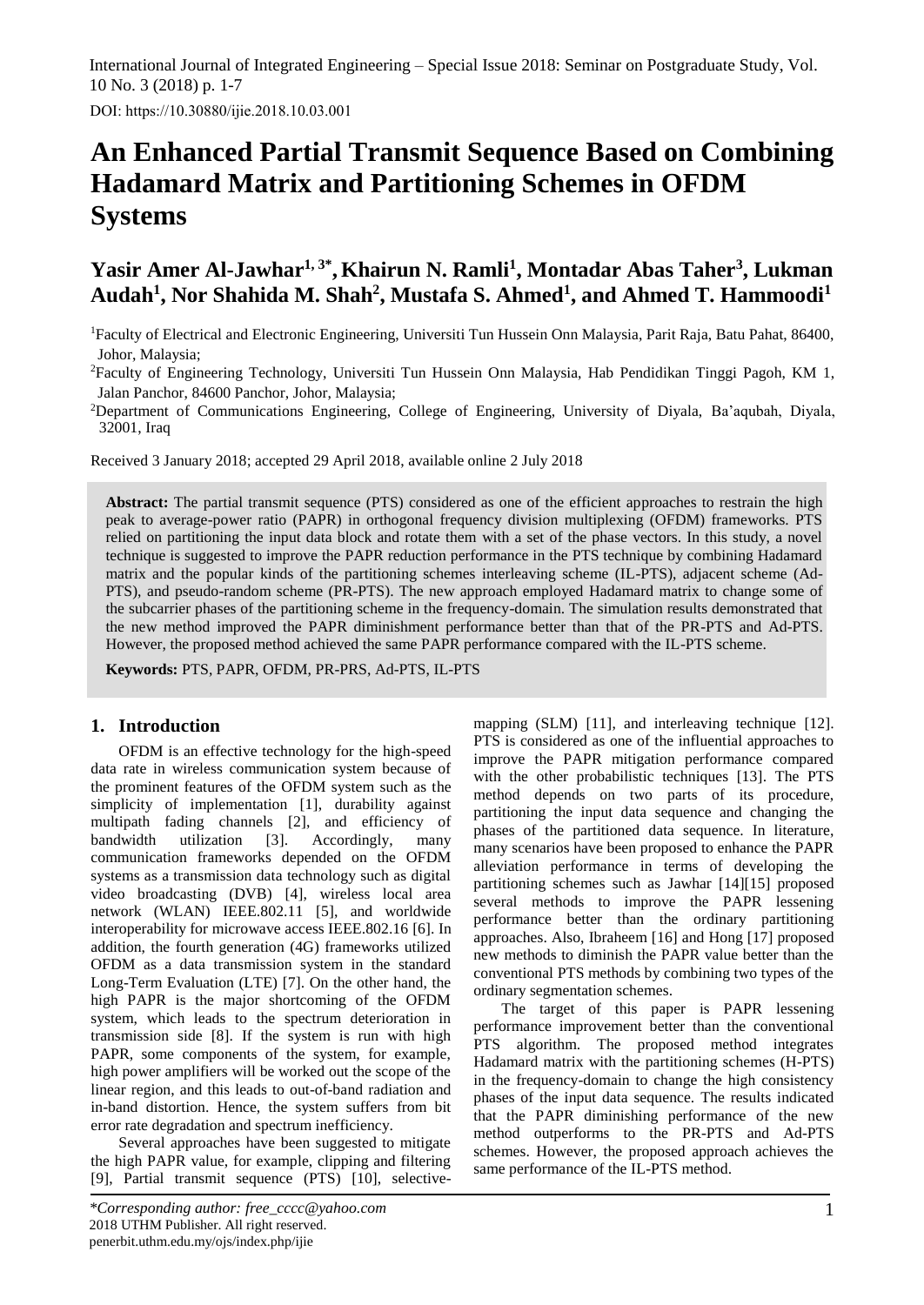#### **2. OFDM Framework**

In OFDM, the input data sequence *X* one of the mapping techniques such as quadrature amplitude modulation (QAM) modulates in order to generate the baseband signal in the frequency domain. Next, the data signal is converted from the serial into parallel pattern. Therefore, the baseband signal can be described as

$$
X_k = [X_0, X_1, \dots, X_{N-1}]^T
$$
 (1)

where *N* represents the number of subcarriers. After that, the inverse fast Fourier transform (IFFT) is applied to the baseband signal to produce the discrete time domain signal  $x(n)$ , which can be defined as [18]

$$
x(n) = \frac{1}{\sqrt{N}} \sum_{k}^{N-1} X_k e^{j2\pi k \frac{n}{N}} \qquad , \quad 0 \le n \le N-1 \qquad (2)
$$

where  $j = \sqrt{-1}$ . In the time domain, the OFDM signal is generated by superposition the baseband signals so some peaks power of the subcarriers may be added together and then will become much larger than the mean

power when the subcarriers have the same phases. This degradation named PAPR, and can be written as [19]

PAPR = 
$$
\frac{\max|x(n)|^2}{E\{|x(n)|^2\}}
$$
 (3)

where *E*{.} symbolizes the mean power. The complementary-cumulative-distribution-function (CCDF) is utilized to evaluate the probability of the PAPR that surpasses a certain threshold value and can be written as [20]

$$
P_r(PAPR(x(n) > PAPR_0) = 1 - (1 - e^{-PAPR_0})^N
$$
 (4)

where *PAPR*<sub>0</sub> represents the threshold value. Moreover, The PAPR calculations will be more accurate, if the oversampling operation is applied. This operation is done by inserting (*L*-1) *N* zeros between the OFDM subcarriers [21], where *L* is the oversampling factor. Accordingly, the CCDF of the OFDM signal can be established as

$$
P_r(PAPR(x(n) > PAPR_0) = 1 - (1 - e^{-PAPR_0})^{NL}
$$
 (5)



and,

Fig. 1: PTS block diagram [22]

#### **3. Partial transmit sequence (PTS)**

As can be observed in Figure 1, PTS procedure starts when partitioning the baseband sequence into *V* subblocks before applying *N*-IFFT. Consequently, the partitioned baseband signal can be demonstrated as

$$
X = \sum_{\nu=1}^{V} X_{\nu} \tag{6}
$$

 After that, the subblocks is rotated by set of the phase rotation factors  $(b_v)$ , so the OFDM signal in the time domain is defined as

$$
x(n) = \text{IFFT}\left\{\sum_{\nu=1}^{V} b_{\nu} X_{\nu}\right\} \tag{7}
$$

The linear property of the IFFT is applied to the  $(b_y)$ , so the OFDM signal in the time-domain can be written as

$$
x(n) = \sum_{v=1}^{V} b_v \text{ IFFT}\{X_v\}
$$
 (8)

$$
x(n) = \sum_{\nu=1}^{V} b_{\nu} x_{\nu}
$$
 (9)

 The elements of the phase rotation factors can be obtained as

$$
b_{v} = e^{j2\pi v/W}, \quad \{v = 0, 1, \dots, W - 1\}
$$
 (10)

where *W* expresses the number of the allowed phase factors, which is usually limited in order to avoid more of the complex multiplication operations, so  $b_y \in \{\pm 1\}$  or  $\{\pm 1, \pm i\}$  [22]. In the time-domain, every subblock is weighted by phase rotation vectors  $b<sub>v</sub>$ , and combines with other subblocks to produce a set of candidate signals. The PAPR is calculated for each candidate, and the candidate signal that has the minimum PAPR is elected for transmission. Accordingly, the system must check  $(W^{V-1})$ groups of the phase factors to find the optimum phase rotation factor; with the consideration that the first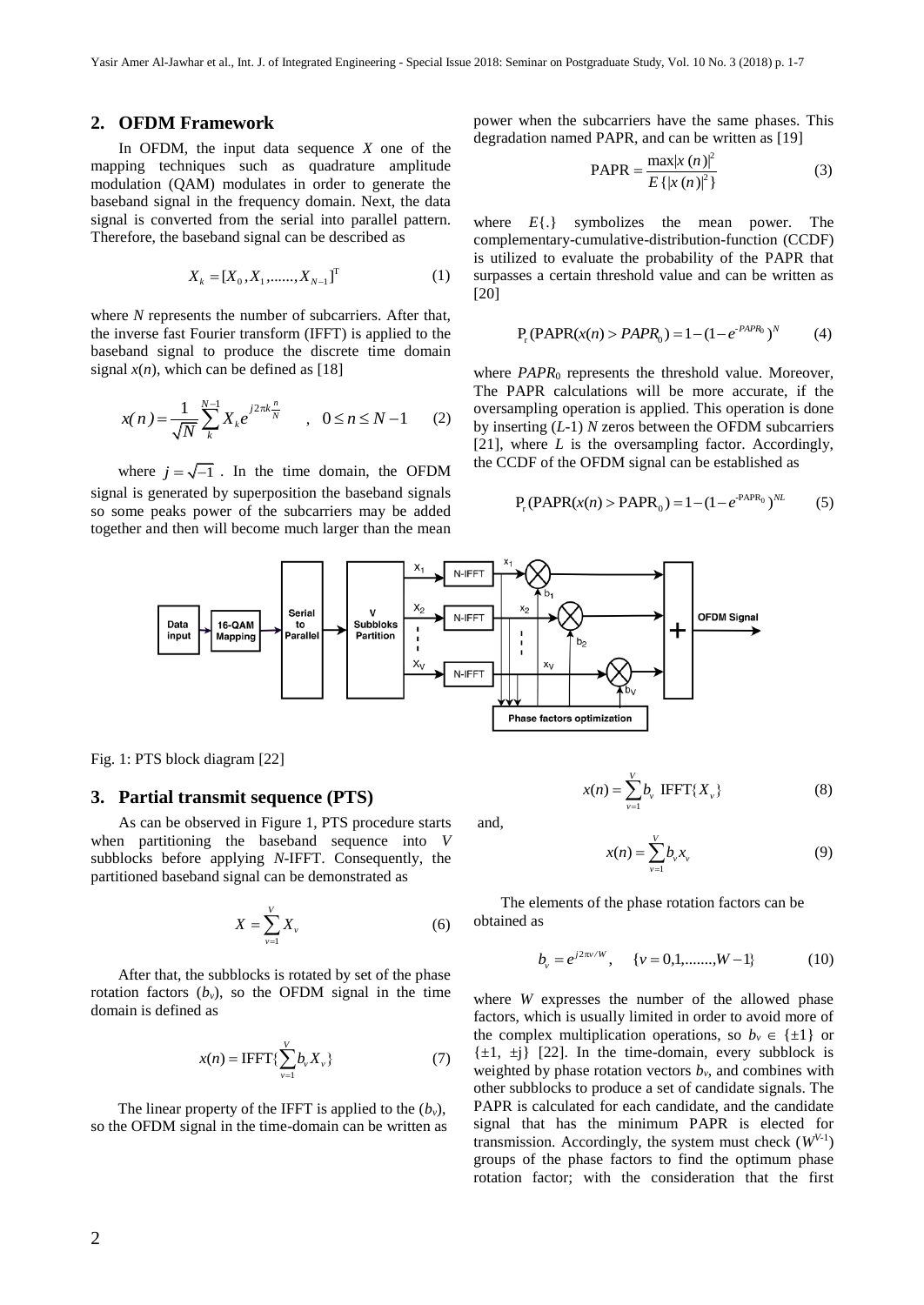element of the phase factors  $b_1$  usually determines to 1, without any influence on the PAPR performance. Moreover, the transmitter side should send  $(\log_2 W^{V-1})$ bits to the receiver in order to ensure recovering the original data, so this operation limits the bandwidth of the system [23].

# **4. PTS partitioning schemes**

 In PTS, there are three popular forms of the partitioning schemes including interleaving scheme, adjacent scheme and, pseudo-random scheme, as demonstrated in Fig. 2. Each one of the partitioning schemes has a PAPR reduction performance different of another depending on the correlation between the subcarriers [24]. In IL-PTS, *N*/*V* of the subcarriers is assigned with a constraint interval of *V* for each subcarrier within subblock. However, the Ad-PTS scheme assigns *N*/*V* consecutive subcarriers inside each subblock, successively. On the same hand, the PR-PTS scheme allocates *N*/*V* of the subcarriers randomly inside each subblock. All the partitioning schemes must fulfil the following condition; the sub-blocks must be equaled in size and non-overlapping with each other.



Fig. 2 Conventional partitioning schemes [22]

 In addition, the PAPR detraction performance of the PR-PTS is the best among the three partitioning schemes, whereas the Ad-PTS scheme is the second best. However, the IL-PTS is considered the worst partitioning scheme concerning of the PAPR reduction [25]. In contrast, the PR-PTS and Ad-PTS have computational complexity higher than that of the IL-PTS scheme.

#### **5. Hadamard matrix**

Hadamard matrix (H matrix) is a square matrix, and its elements either  $+1$  or  $-1$ . Moreover, the rows of the H matrix are orthogonal to each other [26]. The low order of the H matrix can be written as

$$
\mathbf{H}_{1} = \begin{bmatrix} 1 \end{bmatrix}, \quad \mathbf{H}_{2} = \begin{bmatrix} +1 & +1 \\ +1 & -1 \end{bmatrix} \tag{11}
$$

Likewise, the H matrix can be established by

$$
H_{2M} = \begin{bmatrix} H_M & H_M \\ H_M & -H_M \end{bmatrix}
$$
 (12)

where M is a decimal number.

#### **6. Hadamard-PTS method**

 The contribution of this paper is the achievement of PAPR lessening performance better than that of the conventional PTS algorithm, so the Hadamard-PTS method (H-PTS) is proposed to enhance the PAPR lessening performance. The H-PTS approach integrates H matrix with PTS partitioning scheme in the frequencydomain, in which the H matrix is produced depending on the subblocks number *V*, as follow

$$
H_{V} = \begin{bmatrix} H_{V/2} & H_{V/2} \\ H_{V/2} & -H_{V/2} \end{bmatrix}
$$
 (13)

After that, the  $H_V$  matrix is duplicated relying on the number of the subcarriers N, so the  $H_V$  matrix is repeated  $(N/V)$  times to produce the HD<sub>r</sub> matrix, which can be defined as

$$
HD_r = [H_{V,1}, H_{V,2}, ..., H_{V,N/V}]
$$
\n(14)

where  $r = \{1, 2, ..., N/V\}$ , and represents the duplication times, this operation ensures the length of the rows of the Hadamard matrix equal to that of the partitioning scheme matrix. Afterwards, the HD*<sup>r</sup>* matrix is multiplied by the petitioning scheme matrix to produce a new partitioning scheme matrix (H-PTS), as follow

$$
H-PTS = HDrT * XV,NT
$$
 (15)

where  $X_{V,N}^T$  represents the conventional partitioning scheme matrix. Finally, the rest of the PTS procedure is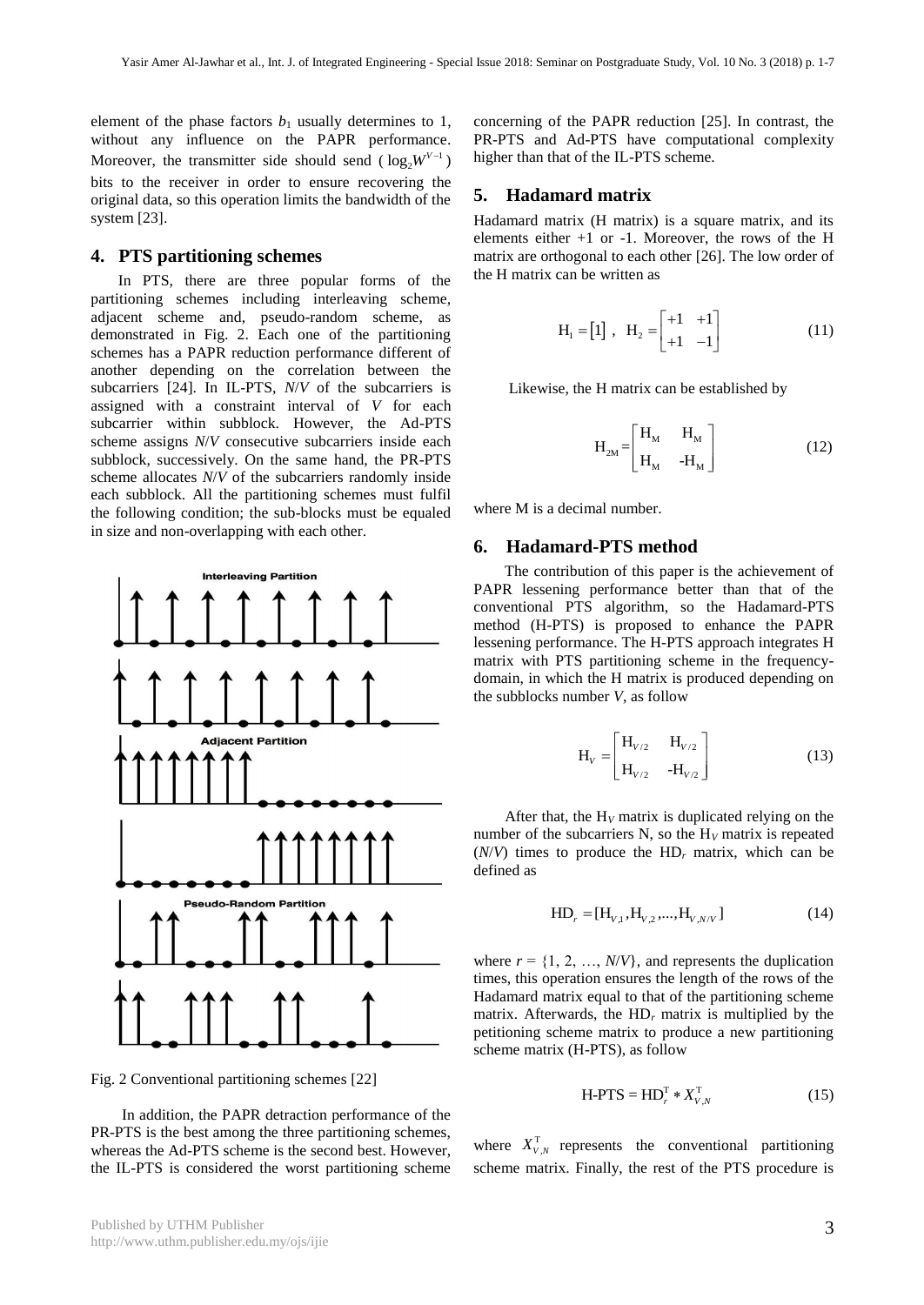applied to the H-PTS scheme, and the OFDM sequence that achieves the minimal PAPR value is chosen for transmission.

 In summary, the PAPR alleviation performance of the H-PTS algorithm is enhanced, because the H matrix can reduce the autocorrelation between the subcarriers within the subblocks [27]. Equations (16-19) illustrate the H matrix integration with Ad-PTS (H-Ad-PTS) method, as example, where the number of subblocks *V* is chosen to four, and the number of subcarriers *N* is chosen to eight. The H*<sup>V</sup>* matrix is duplicated to produce HD*<sup>r</sup>* matrix, which is multiplied by the Ad-PTS matrix. As can be seen in H-Ad-PTS matrix, the signs of the Ad-PTS matrix are changed depending on the corresponding elements of the HD*<sup>r</sup>* matrix. Accordingly, the proposed method works to alter the phases of the subcarriers within the subblocks. Hence, the PAPR decreasing performance of the proposed method will be improved.

The  $H_V$  matrix can be obtained by

$$
H_{V} = \begin{bmatrix} +1 & +1 & +1 & +1 \\ +1 & -1 & +1 & +1 \\ +1 & +1 & -1 & -1 \\ +1 & -1 & -1 & +1 \end{bmatrix}
$$
 (16)

The  $HD<sub>r</sub>$  matrix can be produced by

$$
HD_r = [H_{v,1}, H_{v,2}] = \begin{bmatrix} +1 & +1 & +1 & +1 & +1 & +1 & +1 \\ +1 & -1 & +1 & -1 & +1 & -1 & -1 \\ +1 & +1 & -1 & -1 & +1 & +1 & -1 & -1 \\ +1 & -1 & -1 & +1 & +1 & -1 & -1 & +1 \end{bmatrix} (17)
$$

The Ad-PTS matrix can be written as

$$
X_{V,N} = \begin{bmatrix} X_{1,1} & X_{1,2} & 0 & 0 & 0 & 0 & 0 & 0 \\ 0 & 0 & X_{2,3} & X_{2,4} & 0 & 0 & 0 & 0 \\ 0 & 0 & 0 & 0 & X_{3,5} & X_{3,6} & 0 & 0 \\ 0 & 0 & 0 & 0 & 0 & 0 & X_{4,7} & X_{4,8} \end{bmatrix} (18)
$$

Therefore, the H-Ad-PTS matrix =  $HD_r^T * X_{V,N}^T$ , and can be expressed as

$$
\text{H-Ad-PTS} = \begin{bmatrix} X_{1,1} & X_{1,2} & 0 & 0 & 0 & 0 & 0 & 0 \\ 0 & 0 & X_{2,3} & -X_{2,4} & 0 & 0 & 0 & 0 \\ 0 & 0 & 0 & 0 & X_{3,5} & X_{3,6} & 0 & 0 \\ 0 & 0 & 0 & 0 & 0 & -X_{4,7} & X_{4,8} \end{bmatrix} \tag{19}
$$

#### **7. Results and Discussion**

 In this part, the proposed method is simulated and compared with the conventional partitioning schemes. The H matrix is integrated with PR-PTS, Ad-PTS, and IL-PTS to produce H-PR-PTS, H-Ad-PTS, and H-IL-PTS schemes, respectively. The parameters of this simulation are: the number of subblocks *V*=4, the number of subcarriers *N*=128 and 256, the number of the different phase rotation factors *W*=2, and the oversampling factor *L* is fixed to 4. Moreover, 16-QAM is employed to generate 1000 random symbols.

 Fig. 3 and Fig. 4 demonstrates the comparison between the H-PR-PTS method and PR-PTS method when *N*=128 and 256. The PAPR value of the original OFDM signal (without PTS) was 10.79 dB, and the PAPR value of the PR-PTS method achieved 8.208 dB, while the PAPR value of the H-PR-PTS method fulfilled 7.945 dB, as shown in Fig. 3. The simulation result as demonstrated in Fig. 4 indicated that the H-PR-PTS method achieved the superiority to the PR-PTS method concerning the PAPR reduction performance by 0.263 dB when *N*=256. Therefore, the H-PR-PTS scheme can achieve greater PAPR detraction performance than that of the PR-PTS scheme in both scenarios.



Fig. 3 Comparison between the H-PR-PTS and PR-PTS when *N*= 128



Fig. 4 Comparison between the H-PR-PTS and PR-PTS when *N*= 256

 As can be observed in Fig. 5 and Fig. 6, the H-Ad-PTS algorithm was compared with the Ad-PTS algorithm when *N*=128 and 256. It is clearly seen that the H-Ad-PTS can be exceeded the Ad-PTS by 0.36 dB when *N*=128. Also, H-Ad-PTS accomplished the superiority to the Ad-PTS by 0.4 dB when *N*=256. Consequently, the PAPR detraction performance of the H-Ad-PTS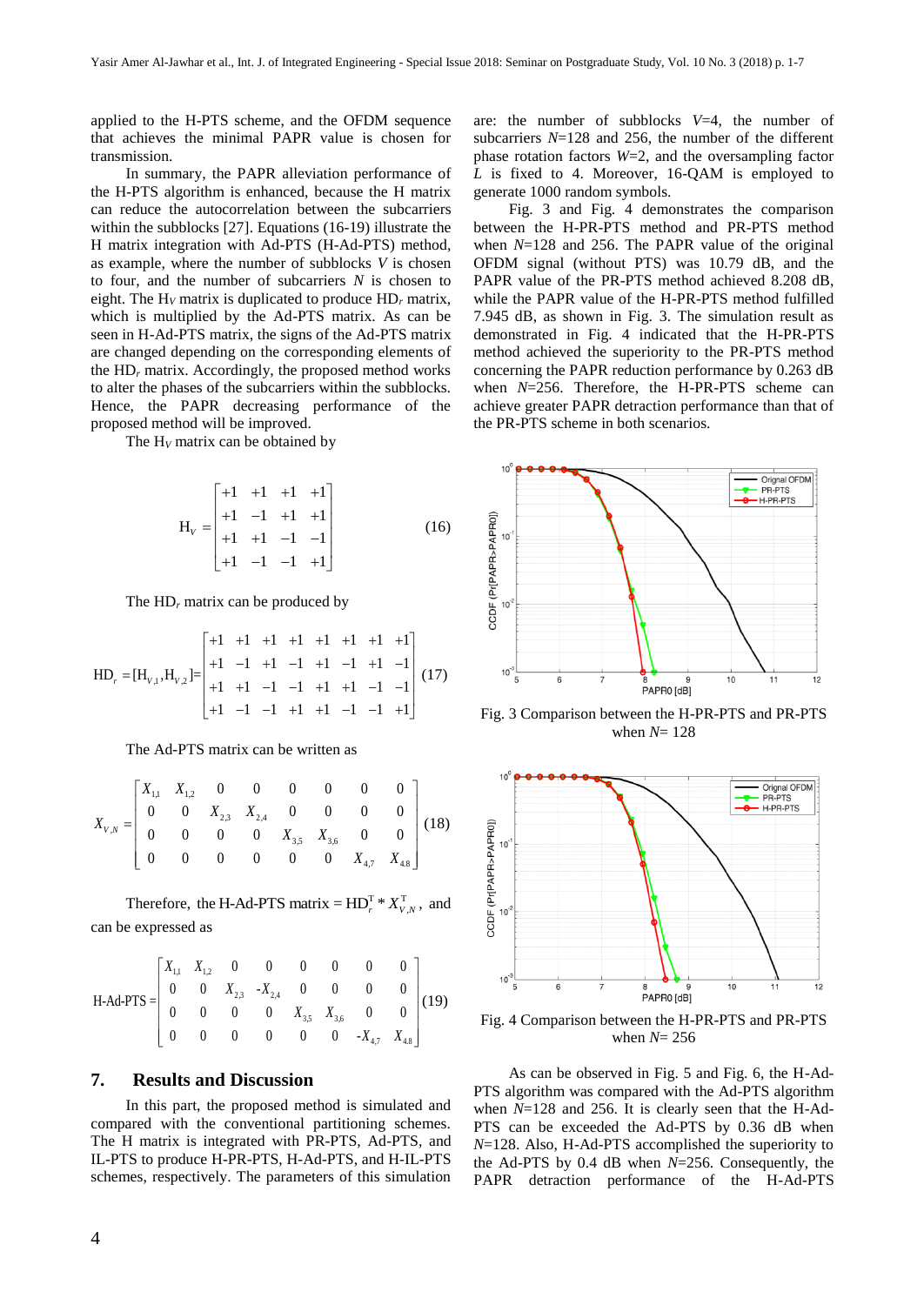$10$ 

outperforms to the Ad-PTS in any number of the subcarriers.



Fig. 5 Comparison between the H-Ad-PTS and Ad-PTS when *N*= 128



Fig. 6 Comparison between the H-Ad-PTS and Ad-PTS when *N*=256

 On the other hand, the comparison of the H-IL-PTS scheme and IL-PTS scheme is conducted when the number of the subcarriers is 128 and 256, as demonstrated in Fig. 7 and Fig. 8. In both scenarios, the H-IL-PTS and IL-PTS have the same value of the PAPR, 9.06 dB when *N*=128, and 9.566 dB when *N*=256. Consequently, the H-IL-PTS cannot enhance the PAPR decreasing performance higher with IL-PTS scheme.



when *N*=128



matrix can affect to the PR-PTS and Ad-PTS schemes, because the structure matrix of these schemes is nonperiodic, so the H matrix works to change some phases of the subcarriers in these schemes. Hence, the H-PR-PTS and H-Ad-PTS schemes outperform to the PR-PTS and Ad-PTS schemes in PAPR reduction. In contrast, the H-IL-PTS approach achieved the same PAPR diminishing performance of IL-PTS scheme. This can be attributed to that the IL-PTS matrix is a periodic matrix so that the H matrix cannot change the phases of subcarriers in IL-PTS matrix. Hence, the PAPR performance of the H-IL-PTS scheme is similar to that of the IL-PTS matrix.

Orignal OFDM<br>IL-PTS H-IL-PTS

 $12$ 

 $10$ 

 In general, the proposed methods can slightly improve the PAPR reduction performance compared with PR-PTS and Ad-PTS segmentation schemes, this can be attributed of that the Hadamard matrix elements contains either +1 or -1, thereby in each row of the Hadamard matrix, the elements which have negative signs (-1) will change the phases of corresponding subcarriers of the PR-PTS matrix or Ad-PTS matrix by 180°. Depending on the OFDM operation, the high PAPR value of the output OFDM signal is due to superposition *N* subcarriers at the output of IFFT in the transmitter; with the condition the phases of these subcarriers are the same value. Therefore, the Hadamard matrix works to improve the PAPR performance by changing the phases of the subcarriers.

 The simulation results in Fig 3, Fig 4, Fig 5, and Fig 6 show the PAPR reduction values about 0.3 dB in H-PR-PTS and about 0.4 dB in H-Ad-PTS. The one can be observed that the PAPR reduction performance is slightly improved, but this improvement considers good if we compared the performance with the PR-PTS which is well-known as the best PAPR reduction method among the conventional segmentation schemes. Also, the Hadamard matrix changed some of the subcarrier phases depending on the (-1) locations in the matrix. Hence, the phases of these subcarriers influence positively to the PAPR lessening performance. Moreover, the Hadamard can be saved in the receiver memory, and it can be easily removed from the OFDM signal when recovering the original data in the receiver side. In other words, the proposed methods do not need to send extra side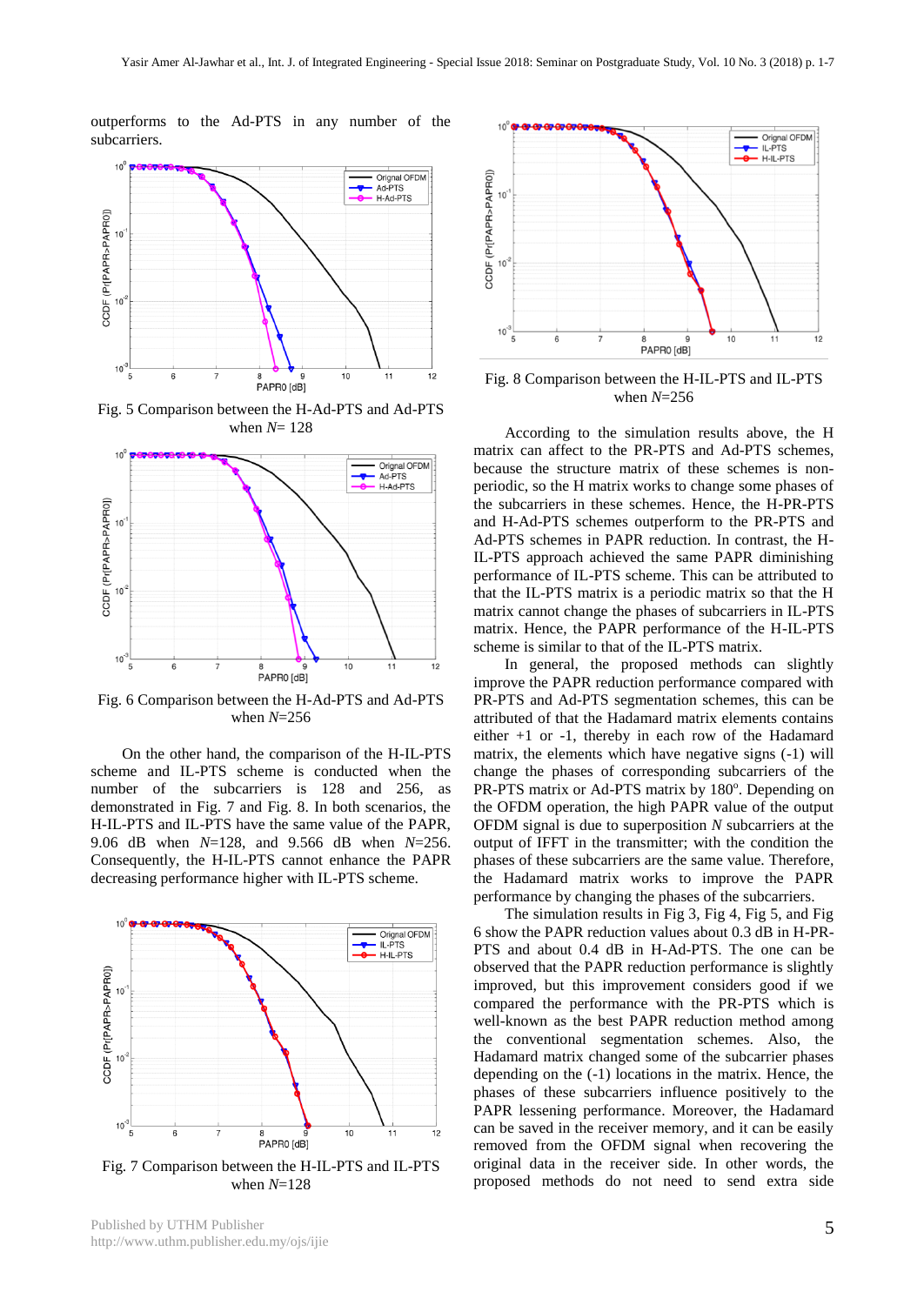information to receiver side to inform it of the changes by Hadamard matrix. Therefore, the proposed methods improved the PAPR reduction performance better than that of the ordinary methods without additional complexity.

#### **8. Summary**

 A novel method has been proposed in this paper named H-PTS; this method accomplished PAPR diminishing performance better than that of the PR-PTS and Ad-PTS schemes in PTS technique. The new method works to combine Hadamard matrix with partitioning scheme of the PTS to produce a new scheme which can change the phases of the subcarriers inside the subblocks in the frequency-domain. The new approach is applied to the three well-known types of the partitioning schemes. The simulation results indicated that the H-PR-PTS and H-Ad-PTS methods outperform to the PR-PTS and Ad-PTS schemes in terms of PAPR reduction because the influence of the Hadamard matrix on the partitioning schemes led to changing the phases of the subcarriers of the partitioning schemes and then the PAPR detaction performance is improved. Nevertheless, the H-IL-PTS method achieved the same PAPR decreasing performance of the IL-PTS, because the Hadamard matrix cannot affect to the periodic scheme as the IL-PTS scheme. Therefore, the proposed method considers simple execution algorithm to improve the PAPR mitigation performance in PTS technique.

#### **Acknowledgements**

This paper was partly sponsored by Center for Graduate Studies. The researchers are grateful to Universiti Tun Hussein Onn Malaysia (UTHM) for sponsoring this work and supporting further from the Center of Graduate Student (CGS).

## **References**

- [1] Rahmatallah, Y., and Mohan, S. Peak-to-Average Power Ratio Reduction in OFDM Systems: A Survey and Taxonomy. *IEEE communications surveys & tutorials*, Volume 4(15), (2013), pp. 1567-1592.
- [2] Chen, Z., and Kang, S. A Three-dimensional OFDM System with PAPR Reduction Method for Wireless Sensor Networks. *International Journal of Distributed Sensor Networks*, (2014), pp 1-6. Available online at: https:// doi.org/10.1155/2014/312308
- [3] P. Praveenkumar, R. Amirtharajan, K. Thenmozhi, and Rayappan J. OFDM with Low PAPR: A Novel Role of Partial Transmit Sequence. *Research Journal of Information Technology*, 1(5), (2013), pp. 35-44.
- [4] Jayashri R., Sujatha, S. and Dananjayan, P. DCT Based Partial Transmit Sequence Technique for PAPR Reduction in OFDM Transmission. *ARPN*

*Journal of Engineering and Applied Scie*nces, Volume 10(5), (2015), pp. 2182-2186.

- [5] Jawhar, Y., Abdulhasan, R. and Ramli, K. Influencing Parameters in Peak to Average Power Ratio Performance on Orthogonal Frequency-Division Multiplexing System. *ARPN Journal of Engineering and Applied Sciences*, Volume 6(11), (2016), pp. 4322-4332.
- [6] Alhasson, B. and Matin, M. PAPR Distribution Analysis of OFDM Signals with Partial Transmit Sequence. *In 4th International Conference on Computer and Information Technology (ICCIT)*, (2011), pp: 652-656.
- [7] Barideh, M. Improving the Performance of Generalized Frequency Division Multiplexing (GFDM) Modulaion Scheme by Using Walish Hadamard Transform (WHT) Pre-Coded. *Journal of Engineering and Applied Sciences*, Volume 11(12), (2016), pp. 2755-2763.
- [8] Müller, S., and Huber, J. A Novel Peak Power Reduction Scheme for OFDM. *In 8th IEEE International Symposium on Personal, Indoor and Mobile Radio Communications (PIMRC'97)*, (19997), pp: 1090-1094.
- [9] Taher, M., Mandeep, J., Ismail, M., Samad, S., and Islam, M. Reducing the Power Envelope Fluctuation of OFDM Systems Using Side Information Supported Amplitude Clipping Approach. *International Journal of Circuit Theory and Applications*, Volume 4(42), (2014), pp. 425-435.
- [10] Müller, S., and Huber, J. OFDM with Reduced Peak-To-Average Power Ratio by Optimum Combination of Partial Transmit Sequences. *IEEE Electronics letters*, Volume 5(33), (1997), pp. 368-369.
- [11] Taher, M., Mandeep, J., Ismail, M., Samad, S., and Islam, M. Post-IFFT-Modified Selected Mapping to Reduce the PAPR of an OFDM System. *Circuits, Systems, and Signal Processing*, Volume 34(2), (2015), pp. 535-555.
- [12] Han, S., and Lee, H. An Overview of Peak-To-Average Power Ratio Reduction Techniques for Multicarrier Transmission. *IEEE Wireless Communications*, Volume 2(12), (2005), pp. 56-65.
- [13] Müller, S., and Huber, J. A Comparison of Peak Power Reduction Schemes for OFDM. *In IEEE conference on Global Telecommunications (GLOBECOM'97*), (1997), pp. 1-5
- [14] Jawhar, Y., Ahmad, M. Abdulhasan, R., Hamzah, S., and Ramli, K. A New Hybrid Sub-Block Partition Scheme of PTS Technique for Reduction PAPR Performance in OFDM System. *ARPN Journal of Engineering and Applied Sciences*, Volume 7(11), (2016), pp. 3904-3910.
- [15] Jawhar, Y., Shah, N., Taher, M. Ahmed, M., and Ramli, K. An Enhanced Partial Transmit Sequence Segmentation Schemes to Reduce the PAPR in OFDM Systems. *International Journal of Advanced Computer Science and Applications (IJACSA)*. Volume 7(12), (2016), pp. 66-75.